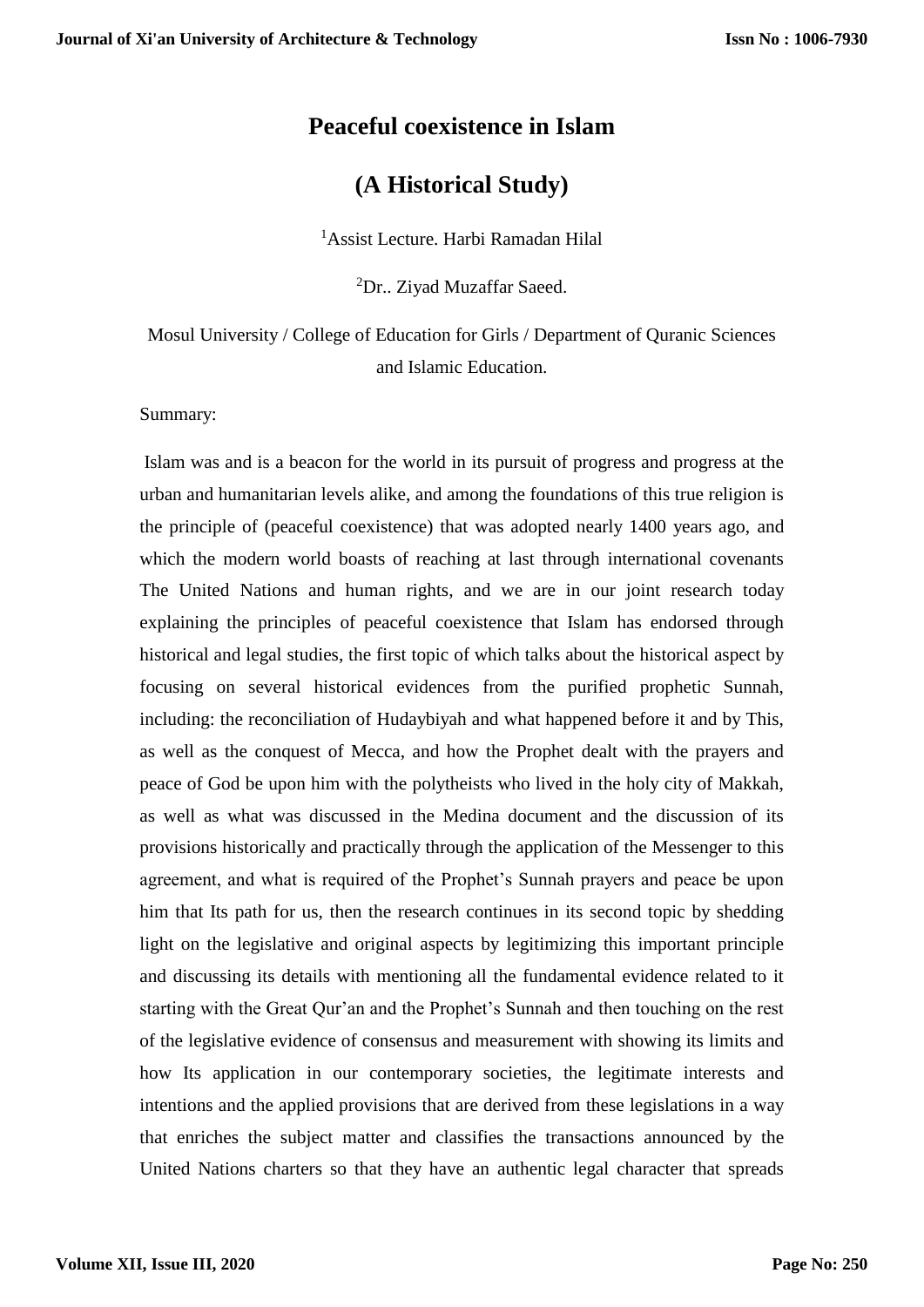Islamic awareness and Islamic culture among the various societies that currently exist and pays for this true religion charges Which the boredom tries to attach to Muslims and make it an argument that they use in all their discourse towards Islam.

The researchers: M. Harbi Ramadan Hilal. Dr.. Ziyad Muzaffar Saeed.

Mosul University / College of Education for Girls / Department of Quranic Sciences and Islamic Education.

### an introduction:

The topic of peaceful coexistence is considered one of the principles of Sharia, which the Creator blessed and exalted has established through several texts, as well as his noble Prophet, more than 1400 years ago, and with the interest of modern societies in this part, it was obligatory for those interested in the subject to enumerate these texts and clarify them according to the principles of Sharia. We discussed this to explain the issue of coexistence in Islam through an introduction that includes the importance of the subject and the reason for selection, and two topics, the first topic includes: the historical case being one of the foundations of living in the era of the Prophet  $\Box$ , and a review of several evidence such as the Medina document and the validity of Hudaybiyah and the correspondence that he conducted with the kings, and the authority of the topic Th Ne light on the constituent status of fundamentalism through both legitimate market texts from the Koran or the Sunnah as well as through the subject presented to the purposes of the law, then the results include a conclusion.

Reasons for choosing a topic:

The topic is considered one of the basics of societal evaluation of countries, and international law and the Human Rights Council have taken care of it, and it has become one of the provisions of international covenants, and since it is one of the principles enacted by God, it was necessary to clarify this fact and try to link between international laws and Islamic legislation to enhance the image of Islam in front of non-Muslims.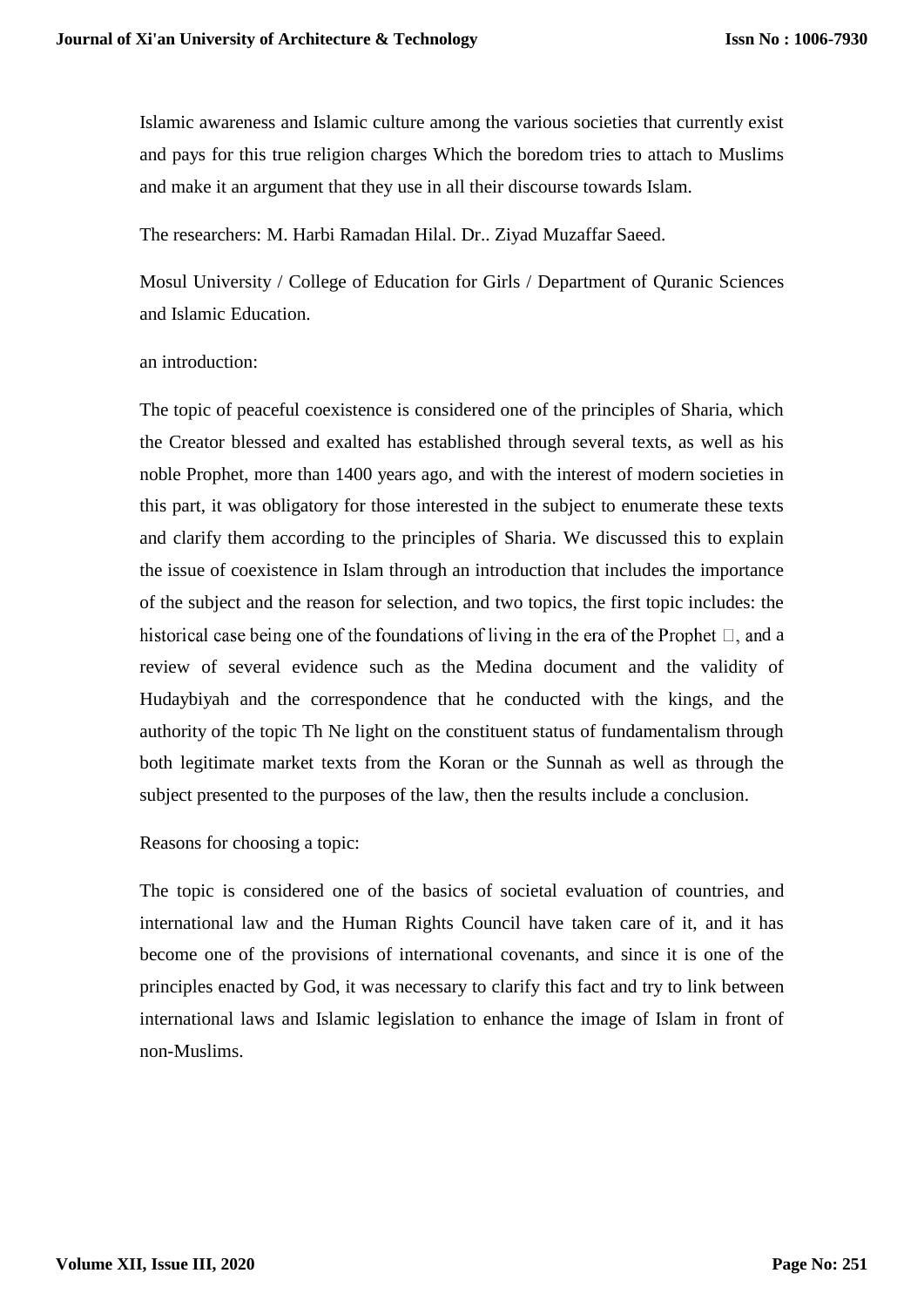The importance of the topic:

The importance comes from the great interest in the reality of the nation and the keenness of international covenants on this issue, as it is an indication of the safety of societies and the eligibility to live in them.

The first topic

The attitudes of the Prophet إ in establishing social peace

Our Prophet Muhammad أكدد emphasized peaceful coexistence through his endorsement of societal peace, and we will discuss this principle through several evidence as a whole:

First: The charters, conciliation contracts, and correspondence in Medina.

One of the most prominent examples of practical application of the peaceful relationship of Muslims and the establishment of lasting peace and security rules with others are the treaties, conciliation contracts, and correspondence that the Apostle made with the Jews in Medina and with other tribes, leaders, and kings, whether they are in the Arabian Peninsula or on its borders. It is considered an embodiment of the acceptance of the other who disagreed with him in the creed. In order to demonstrate this, we will mention the most important clauses:

Treaty with the Jews:

- The Jews of Bani Auf are a nation with the believers of the Jews of their religion, and for the Muslims their religion, their loyalties, and themselves, as well as for the non-Bani Auf of the Jews.

- The Jews have their expense, and the believers have their expense, and among them is victory over those who fought the people of this newspaper, and among them is advice, advice, and righteousness without sinning.

- Victory shall be for the oppressed, and forbidding it is forbidden to the people of this newspaper.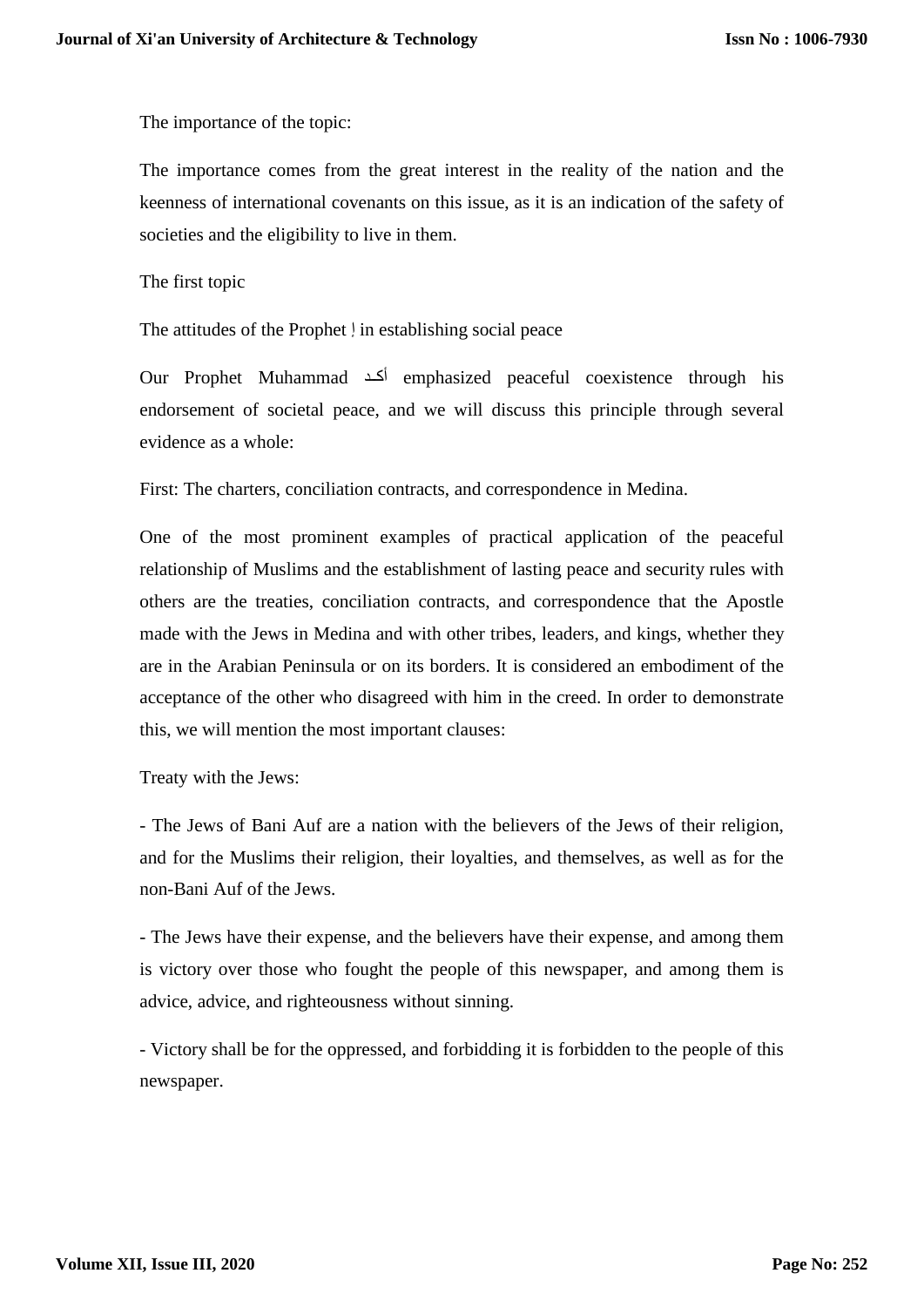- And if a quarrel occurs that fears its corruption among the people of this newspaper, then it is due to God  $\Box$  and to Muhammad, the Messenger of God  $\Box$ , and they will have victory over those who raided, they will be punished ().

We note that the treaty:

1- The Jews recognized their religion, practicing their rites with complete freedom, just as Muslims practice their rituals.

2- The treaty between Jews and Muslims was completely equal in all affairs of life except in matters of belief. A Muslim is a Muslim and a Jew is a Jew.

3- The treaty made the Jews one nation with Muslims.

4- The two parties agreed that disputes and disputes arising between the parties to the treaty are settled on the basis of Islamic law if they relate to the general system of the state. As for private religious affairs such as marriage and divorce, each party has the specificity of adjudication.

This general constitutional principle has a decisive indication of assimilating the rest of the religious sects under the Islamic state, and that the difference in religion is not according to the provisions of the newspaper a reason for depriving the principle of citizenship ().

Peace contracts in the Prophet's era:

Among the practical indications of the peaceful relationship between Muslims and others is the reconciliations that the Prophet  $\Box$  made with each of: - Ayla Hanna bin Ruba - and the people of - Jerba and Akkder Dumat Al-Jandal - and he was pagan and with the Christians of Najran, where each of them approved their beliefs as long as it did not harm Muslims by saying or Act( ).

Correspondence and Correspondence  $\square$ :

Another practical guide is the letters and correspondence of the Messenger  $\Box$  to the kings of states, princes, and tribal elders (Al-Muqawqis, Al-Najashi, Kisra, King of the Persians, and others ....).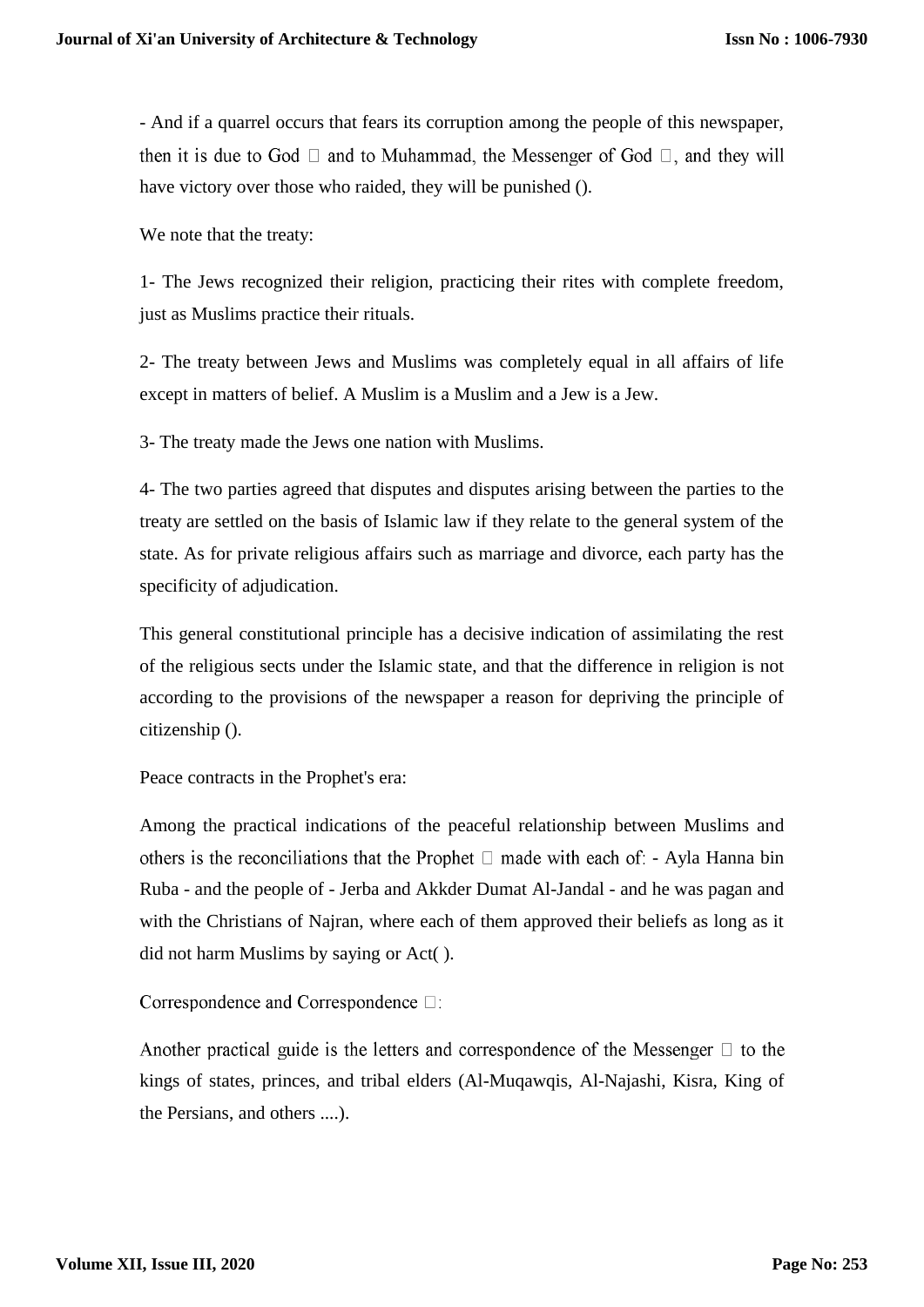These correspondences were of a peaceful, informative nature, in which there was no threat of war. Rather, he was satisfied with the peaceful call to Islam, stating the consequences of accepting the call for reward and reward, and the consequent rejection and misfortune of the Day of Resurrection.

We will list a sample of these correspondences for the sake of brevity ().

His book to Al-Muqawas Azim Egypt:

"In the name of God, the Most Gracious, the Most Merciful, from Muhammad bin Abdullah and his messenger to the Almighty Coptic, peace be upon the one who followed the guidance. Now, I invite you to advertise Islam, may he greet your reward twice. If you take over, then you must be guilty of the people of the Copts." Say: "Oh God! but Allah does not involve the Xia and take each other as lords besides Allah if they turn away, say Ihhdoa fist Moslemon $\Box$  ()", this model represents the approach of the Prophet  $\Box$  in all his books sent to led Peoples in preparation for the development of an Islamic approach to tight global peaceful coexistence.

Through these messages that are in our hands, we learned how to call to God with wisdom and good advice, not with defiance and strength, as these rulers reassured their rule and that he would preserve them if they entered into Islam even those who returned and fought Islam, and the rage and hatred did not change this policy, but their honor was the basis After they entered Islam, or even after they stopped their war, as we will see later ().

Second: The Importance of Peace, Freedom, and Social Communication in Al-Hudaybiyah Peace

When the Prophet  $\Box$  went out in the year 6 AH with the intention of visiting the Sacred House, Quraysh strongly rejected and demonstrated her insistence on preventing it, so Badil bin Waqqa al-Khuza'i came and the Khuza'a tribe was wrong. God's Sacred House only, and I suggest to them that they have a truce until a known time until it becomes clear to them that Abu is inevitable of war.

The Messenger  $\Box$  resort to offering a truce and reconciliation with the Quraish stems from his desire to spread peace and keep channels of communication open between him and the Quraish so that they can hear each other through messengers and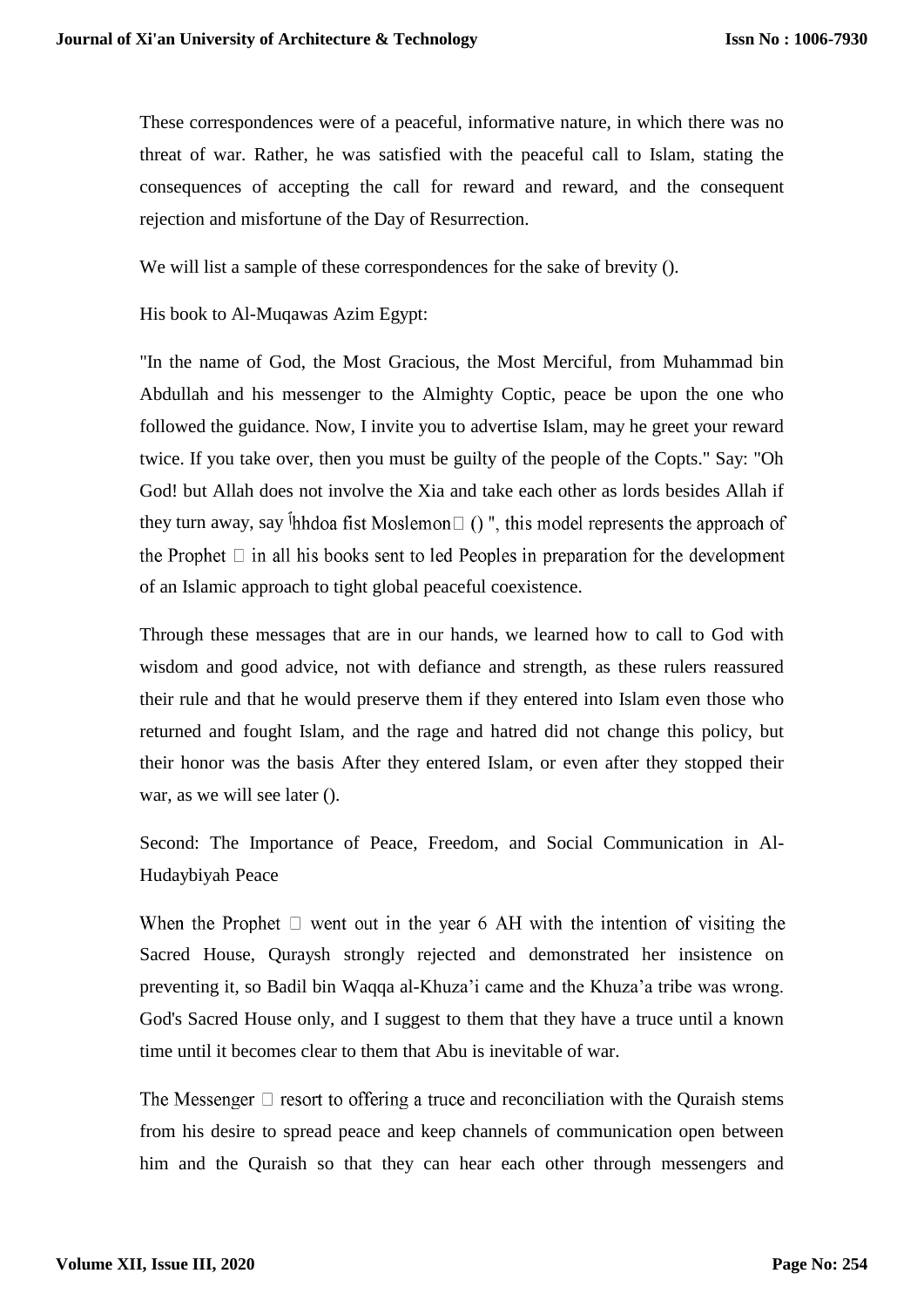ambassadors, and in this approach to the souls, cooling the atmosphere of war and weakening their enthusiasm towards fighting ().

Many embassies have taken place between the two parties () The Messenger  $\Box$  has shown in its entirety its true goal, giving them the hand of Islam, bloodshed and establishing security through the following peaceful measures:

When the Messenger saw  $\Box$  the Quraish ambassador (Al-Hallis Bin Alqama Al-Kinani) told his companions that this is from a people who are qualified so they sent the guidance in his face until he sees it and he commanded to raise the voice in the Talbiyah when he saw Al-Hallis returned to Quraish before he reached the Messenger of God Quraish strongly ().

The Messenger also saw رأى that it is necessary to send a special envoy from his side to inform them of his peaceful intentions and an unwillingness to fight and respect the sanctities and his goal is to perform the Umrah rituals and return to Medina and despite the attempt of Quraish to kill his ambassador (Farash bin Umayyah al-Khuzai), he insisted on sending another envoy where His test fell on Othman bin Affan  $\Box$  so he called him and said: Go to Quraish and tell them that we did not come to fight anyone, but we came as visitors to this house, most of them forbidding him with us. The gift we slaughter and leave ().

After the rumor of the killing of Uthman bin Affan, the Messenger of the Prophet  $\Box$ , came to Quraysh, al-Radwan was pledged to fight the Quraysh, and it seems that the Quraysh realized their interest in the peace, not the war, especially when their leaders realized the Messenger's determination تصديم to fight, they dispatched a delegation headed by Suhail bin Amr and when the Prophet saw  $\Box$  Sahila The people wanted peace when they sent this man (), and it was known about Suhail bin Amr, his sobriety, his sway, his opinion and his political wits, and after negotiations between the two sides they agreed on the terms of the peace and the truce was approved for a period of 10 years with giving freedom to those who enter into the contract of the parties and the Messenger showed  $\rightarrow$  flexibility, wisdom and dream Kabir in his negotiations with the delegation of Quraysh and Tuja G all their objections as long as it does not affect the essence of faith and was able to look far from resolving the dispute great wisdom and tolerance say his ().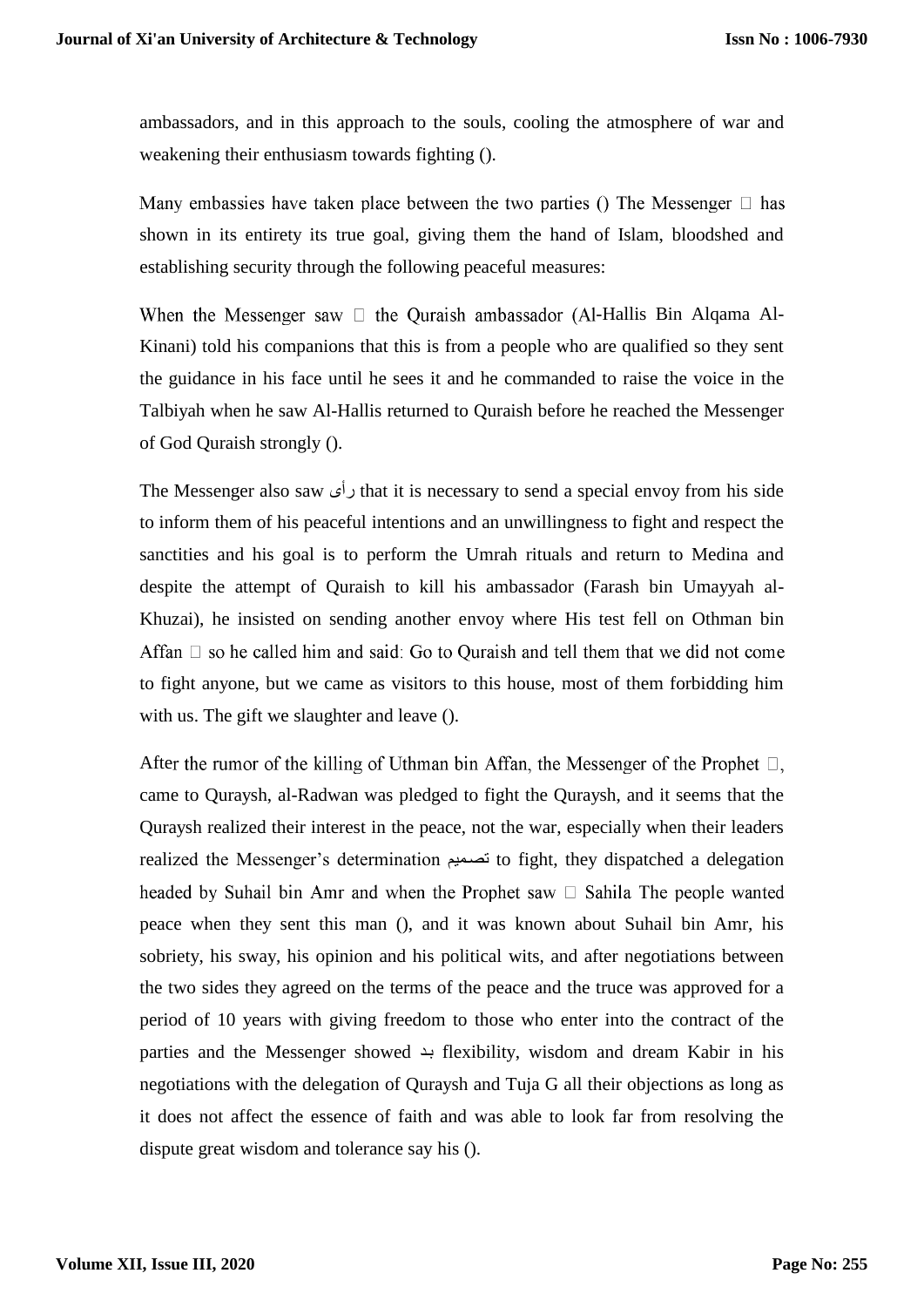The Messenger's approval  $\Box$  to sign a truce with Quraish to make sure of the important interest in peace and building are the foundations of communication, bloodshed and peace, so that God  $\Box$  called the reconciliation of Hudaybiyya conquest because he opened minds and hearts after they were closed to the other side and they will enter Islam and God will open many hands on their hands, This was a target of the Messenger  $\Box$  from the beginning when he blessed his camel  $\Box$  and his saying, and who myself in his hand does not ask me a plan in which to exalt God's forbidden things except I gave them to them ().

Third, the conquest of Mecca 8 AH and the endorsement of the values of societal peace:

The values of peace, security, tolerance, preserving human dignity, fulfilling covenants and covenants, dealing with justice and charity, recognizing pluralism, freedom of worship, and working on everything that leads to reconciliation and achieving societal peace and rejecting everything that leads to violence and extremism are all basic prerequisites for building societal peace. Year 8 AH.

These values and practices were not only a dimension to be decided and heralded, but rather an application and practice that could  $\Box$  make this day of conquest an honor for the human being, lay the rules and peace, and spread security and safety throughout the new society.

Those who follow the Messenger's approach  $\Box$  in dealing with the Quraysh and its leaders in the battle of the conquest of Makkah, we notice a clear feature of the nature of this approach based on peace and security, bloodshed, tolerance, forgiveness and the exploitation of everything possible in order to achieve this. These steps can be limited and his approach  $\Box$  in the following points:

1- After the Hudaybiyah peace contract was held in the year 6 AH, as we passed, the Khuza'ah tribe entered the alliance of the Messenger  $\Box$  and the children of Bakr entered the Alliance of Quraysh, and Banu Bakr, with the support of Quraysh, used to support Khuza'ah, the messenger of God  $\Box$  and a number of them were killed inside the Great Mosque of Mecca, so his response was to send to Quraysh Her choice is between paying the blood money of the dead from Khuza'ah, giving up Banu Bakr, canceling her alliance with them, or considering the Hudaybiyah Peace Treaty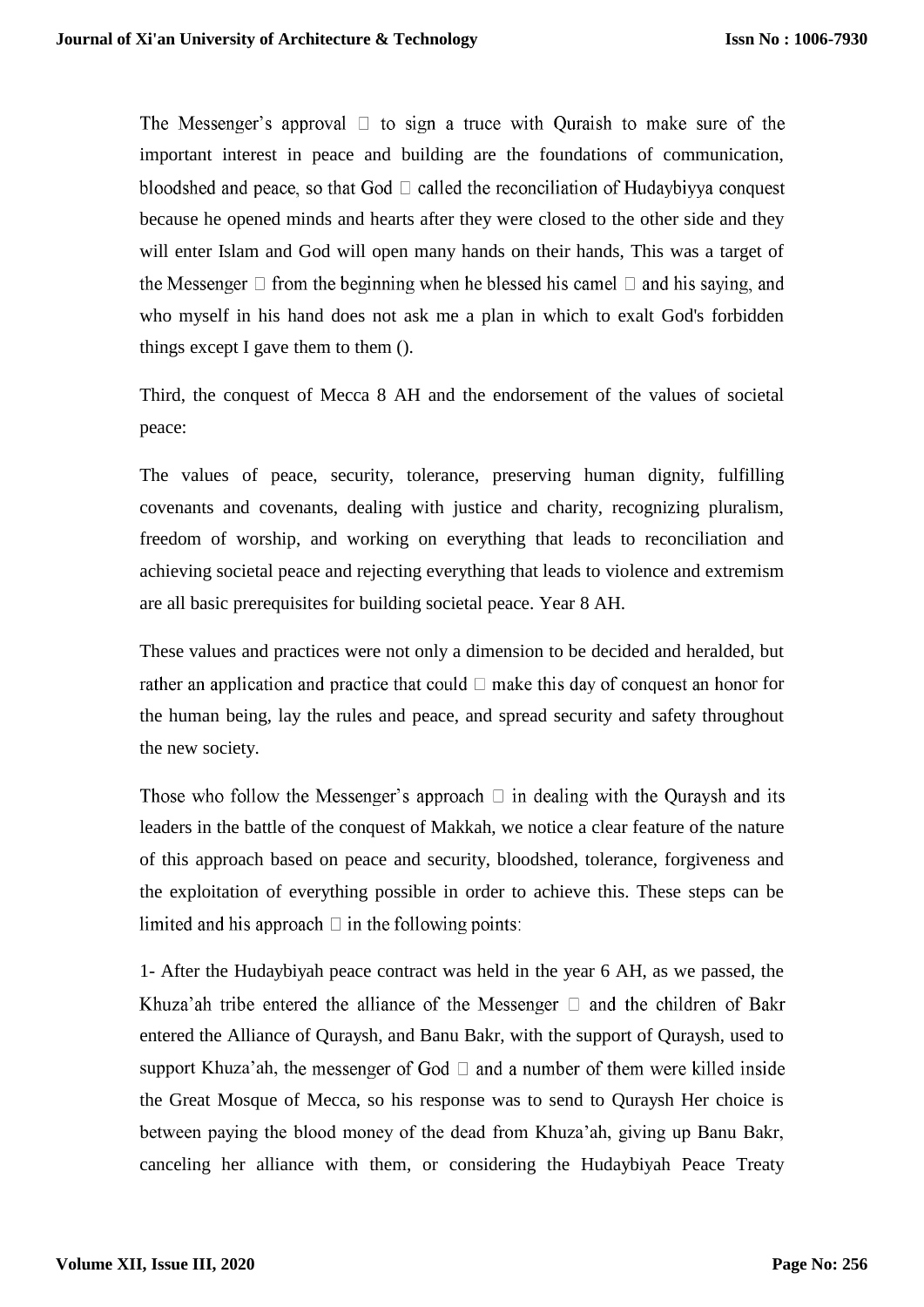abrogated (). We note through this procedure that he  $\Box$  presented peace options to Quraysh and solved this problem by peaceful means, but Quraysh rejected the Messenger's offer  $\Box$  with a just and peaceful settlement, so I resorted to the third option, which is canceling the treaty in preparation for the resumption of its aggression against Muslims after believing that they are weak.

2- After the Apostle decided  $\Box$  to conquer Mecca and prepare several things to achieve this, he resorted to complete secrecy and secrecy even from his closest companions, and did not disclose his destination and his prayers by saying: "Oh God, take their hearts and sight, and they only see us suddenly." His goal  $\Box$  was not to take them by surprise and the killing With them, as some imagine, but he  $\Box$  knows that if the Quraysh knew about his advance, she would prepare and prepare for war, and inevitably there would be an armed clash in which many victims would fall, something that the Messenger did not want  $\Box$  and he would not wish, as his goal is to enter the no-man's land (Makkah) carrying security, safety and peace with them ( ), And in confirmation of this goal, his commandments were for the commanders of his army not to shed blood I even even when he heard  $\Box$  the words of the companion Ansari Saad bin Ubada  $\Box$  (today is the day of the epic today the prohibition is forbidden) anger  $\Box$  He said: "This is a day when God glorifies the Kaaba and the day the Kaaba is covered" ().

3- His dealings with زعدم the leader of the Quraysh, Abu Sufyan ibn Harb, was characterized by tolerance, preservation of his dignity, and honor of his status, although he led most of the Quraysh wars against Islam. When he met him on the outskirts of Mecca, he wanted to be his key without bloodshed (). After seeing the strength and good organization of the Islamic Army, he was convinced that the Quraysh was unable to confront it and turned it into a frustrating factor for the leaders and leaders of the Quraysh, who insisted on the resistance. In Islam( ).

4- The message of peace, security and tolerance is most evident in order to record for all humankind a scene whose counterpart diminished in the speech of victory, where he stood at the door of the Kaaba and began his speech by saying: "There is no god but God alone who has no partner, true to his promise, and the victory of his servant, and defeated the parties alone" () .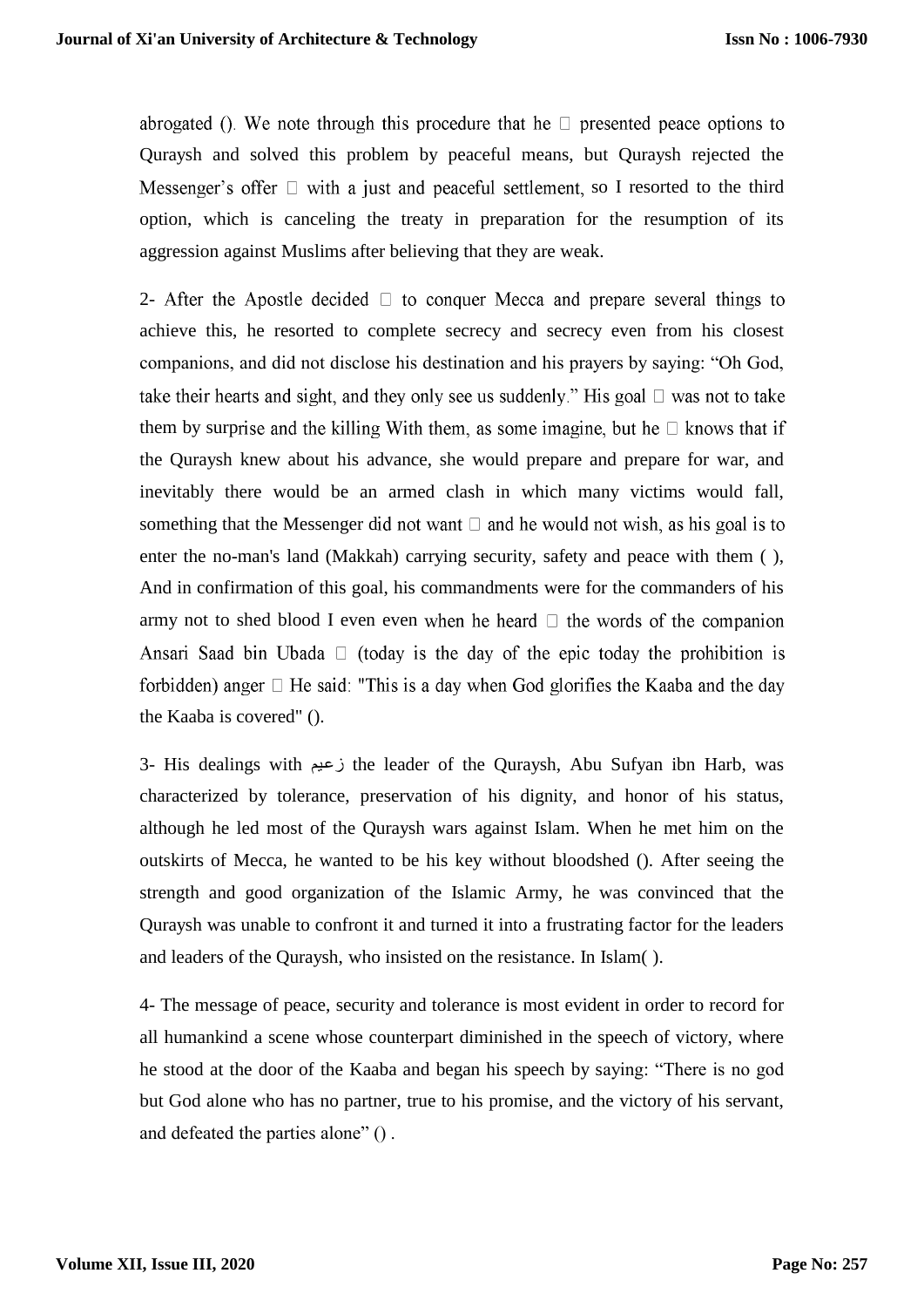As he was at the height of the euphoria of victory, he did not find himself more than a servant of God  $\Box$  and reached his feeling of slavery to the extreme, then he said:

"God may go you Nkhup ignorance and Tazmha parents people from Adam and Adam from dust, then read the verse  $\Box$ aoaha  $\overline{I}$ lnas unto Khalguenkm of male and female and Djalinkm nations and tribes so that the sight of Allah Otqykm, Allah is Knowing Khbayr $\Box$  (), we note after the unification of God  $\Box$  He announces the dignity of the human person, and he does not show pride in the accounts, lineage, and people, whether he is the most generous of them. Then came the general pardon for Quraysh by saying: {Do not be tempted by you today, God forgives you. Go, you are free} (). This general amnesty resulted in keeping people from fighting and by Security and confidence in the hearts of the people of Quraish.

This is the speech of victory on the day of the Great Victory, in which the Messenger embodied the essence of the noble Islamic message and the immersion of sinners and polytheists who were waiting for retribution with the noblest of amnesty and the most beautiful forgiveness and tolerance and laying the foundations for the rules of coexistence in peace ().

In addition to that beautiful manufacture, there was justice and firmness on the part of the Messenger  $\Box$  where he excluded from the decision of a blanket pardon a few ten men who ordered their killing for most of their crimes in the hatred of the Messenger  $\Box$  and Muslims, and because he feared them from provoking discord among people after the conquest, and despite that we note that he forgave and forgave And the security of many of them ().

The decision of pardon, forgiveness, and safety included the leaders of Quraish, believing in it to accommodate everyone in the new society. Among these leaders is Ikrimah ibn Abi Jahl, who said يد recommending to his companions: "Ikrimah ibn Abi Jahl comes to you as a migrant believer, so not insulting his father. He has shown him  $\Box$  all the meanings of love and friendliness to him, and he has proven joy to him since his vision, and he entered the sanctity of this religion without abusing his dignity or touching ().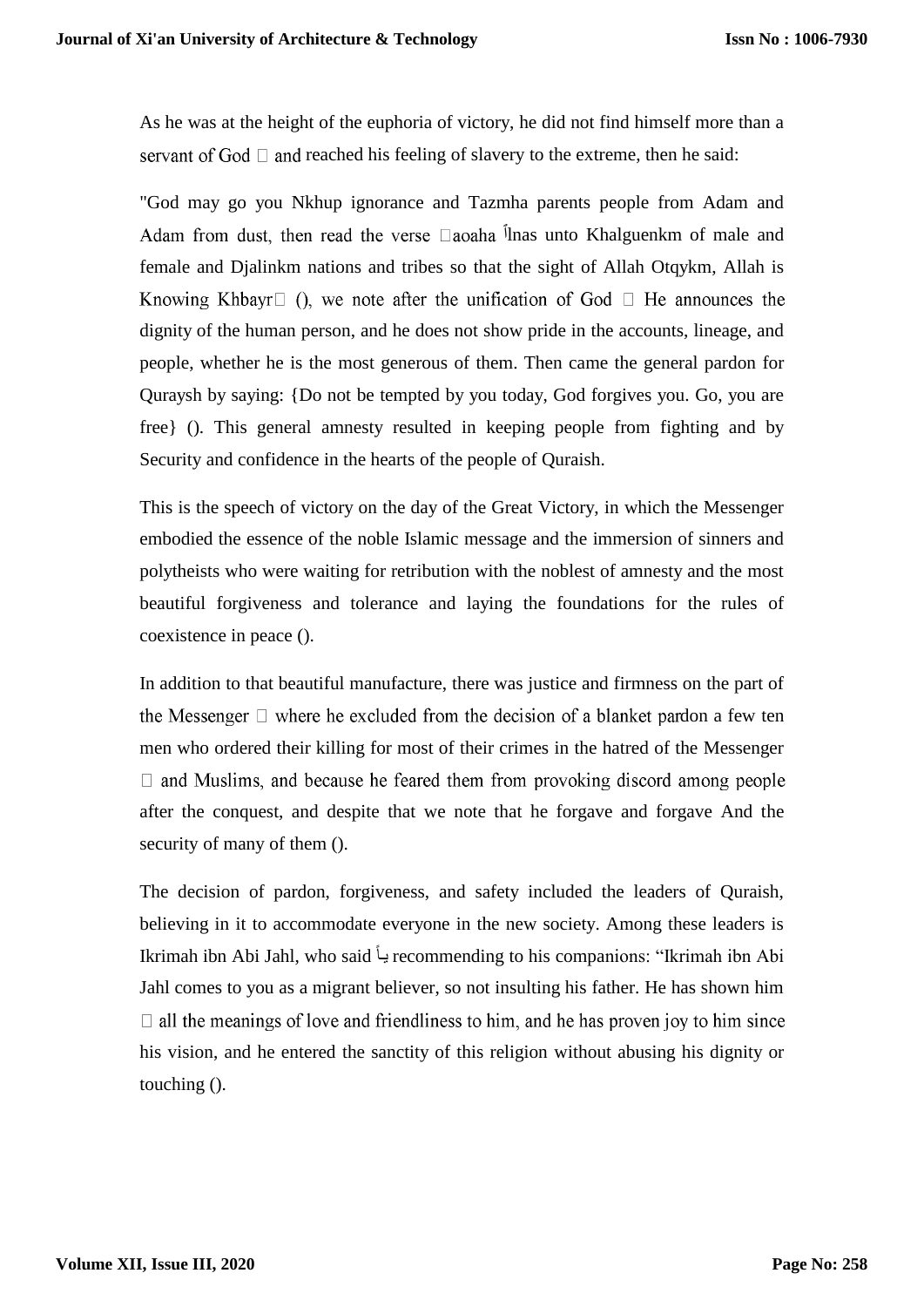The same was the case with Safwan bin Umayya and Suhail bin Amr, his negotiator in Al-Hudaybiyah, he honored and absorbed them and transferred them to leaders in the new Islamic society and fell martyrs in his battles .

#### The second topic

Legal rooting for the principle of peaceful coexistence in Islamic law

Islam was keen on building a society in a correct and unblemished manner in the violence, prejudice or injustice of individuals, minorities or any of the components of societies, and it was to preserve the five major necessities () identified by the scholars of the Islamic Ummah; it had the first and influential role in generalizing the phenomenon of citizenship in Islamic societies For example, keeping oneself (), for example, made the citizen in Islamic countries respect in his dermis, the preservation of blood preserved of value, as is the case in preserving the mind, supply and money.

First: The Noble Qur'an:

The book of God, whose falsehood does not come from his hands, or from behind him, is the best guide and wisest guiding guide that decides for us the rights of the servants and what they have and what they have. His lights illuminate the darkness and darkness of illusions, based on what does not accept the doubt of the right of the person who is the building of the Lord Someone has this right except that God expelled him from his mercy, as the Qur'an obligated the Muslims to have a moral and generous call to them, where the Lord of Glory says: God commands you to Adoa deposits to their owners, and if you judge between people to judge with justice, God admonishes you, that God was Nearer Besara $\Box$  (), and even in dealing with the hypocrites orders Nabih as  $\Box$  says:  $\Box$ oolik who God knows what is in their hearts turned away from them and preached to them and say to them in They articulated eloquently by saying eloquence (), and forbade speaking to non-Muslims by saying ولد:" Do not deny those who call from without God, and they curs to God as an enemy without something else" (Unless) Nevertheless, no matter how he guides people forcibly or forcibly, not even his Prophet  $\Box$ , the Lord of Glory says  $\Box$ : Do not guide them, but God guides whoever He wills (), and he says  $\Box$ : "And always on the Messenger of God, but the only one who does not It indicates restriction by reporting, while forbidding the compulsion of people to religiosity when he says  $\Box$ : "No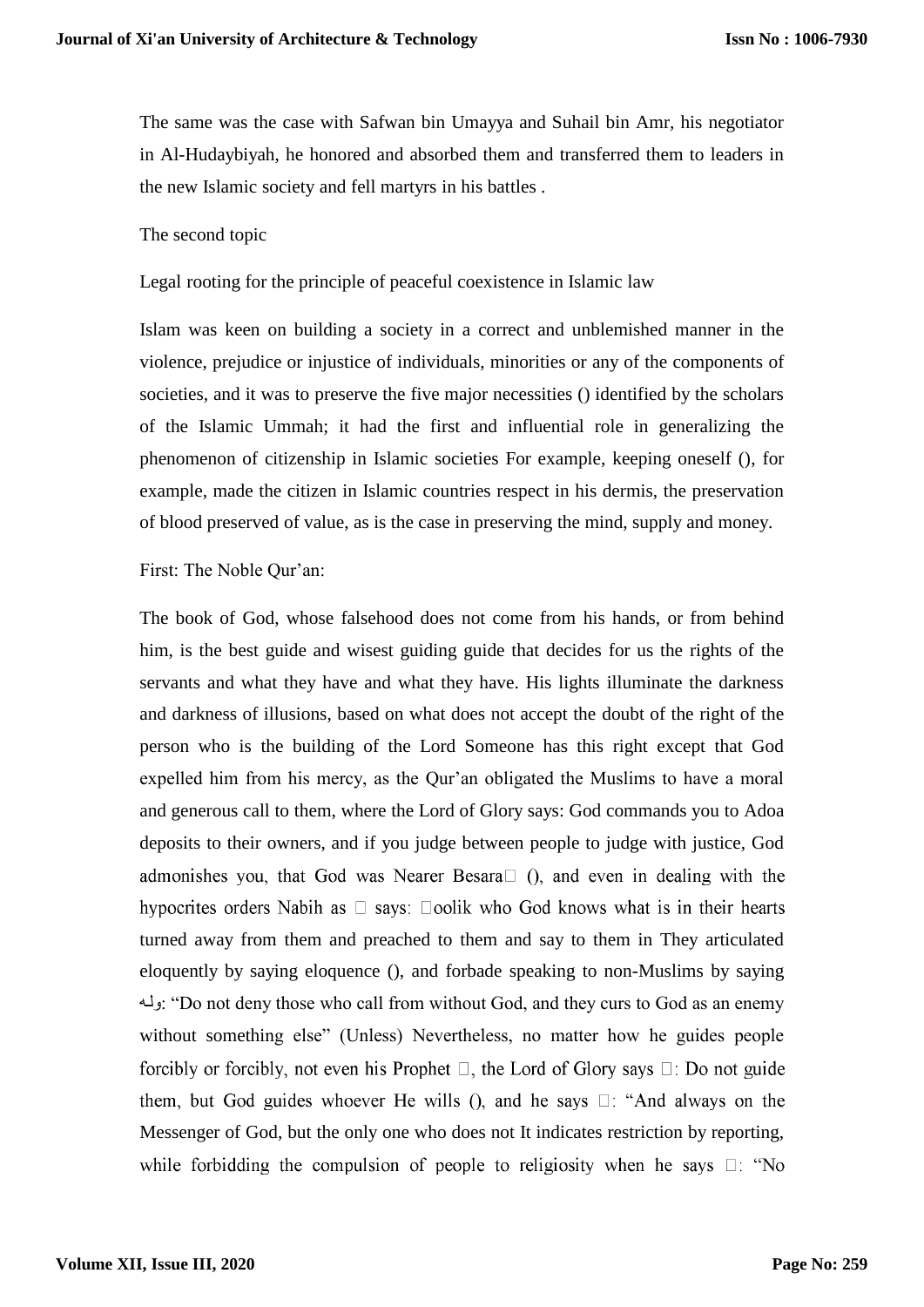compulsion in religion has shown adulthood from disbelief  $()$ ," and he says  $\square$ : This is a reminder, so whoever wants it will be taken to Rabbo Sepela $\Box$  (), as well as saying  $\Box$ :  $\Box$ lkm your religion Crown Dan $\Box$  (), and even ordered him not to bemoan the lack of proselytizing as  $\Box$ :  $\Box$ van God says astray whom He pleases and guides whom they do not go yourself sorrows that God knows what They make ()), and that after he saw the great eagerness of the Prophet  $\Box$  to guide the people around him, as he stressed the punishment and intimidation of permitting the blood of people except for it. Himself or corruption on the ground Indeed, when people kill all people, and whoever revives them, it is as if they revive all people. "() Life is a sacred right, and assaulting God's creation is a challenge to his will (), and even though the remembrance is reserved for the children of Israel, the rule is general, and it is a law that is legitimate for all Muslims and cannot be denied.

And urges the Lord of Glory  $\Box$  Muslims to the desired style of life and the correct instinct to live as  $\Box$ :  $\Box$ aa O people say I have created vou from male and female and made you into nations and tribes so that the sight of God that God knows Khbayr $\Box$  (). and Islam, but the call for justice and the conduct of good people Like the rest of religions, the value of virtues is raised, and whoever creates it from people whatever it is. In the same sense, the Messenger of Mercy, peace be upon him, says the best of prayer and complete submission: {God does not look at your images, nor your wealth, but looks at your hearts and your deeds, but rather that The sons of Adam, the sight of God} (), and appropriate decent living and coexistence Rahim  $\Box$ :  $\Box$ la God forbid those who have neither religion nor drive you out of your homes, says that kindness and justly with them that God loves Almkstin $\Box$  (), no secret importance of the premium () In Islam, from achieving justice and spreading the truth among the people, and that the prohibition came from taking the disbelievers, with the license in connection with those who did not profess to fight the believers and taking them out of their homes, and it was said: Some people wanted them to be good, the Messenger of God  $\Box$  provided that they do not fight or help him. Mujahid mentioned: They were the ones who believed in Mecca and did not emigrate, and it was said: They are the women () and the boys, and on the authority of Qatada: it was copied by the verse of the fighting (), where most of the people of the interpretation agreed that the prohibition in loyalty came in those who fought against the Muslims, and not in those who promised or the homeland of Muslims, says the Lord of Glory in the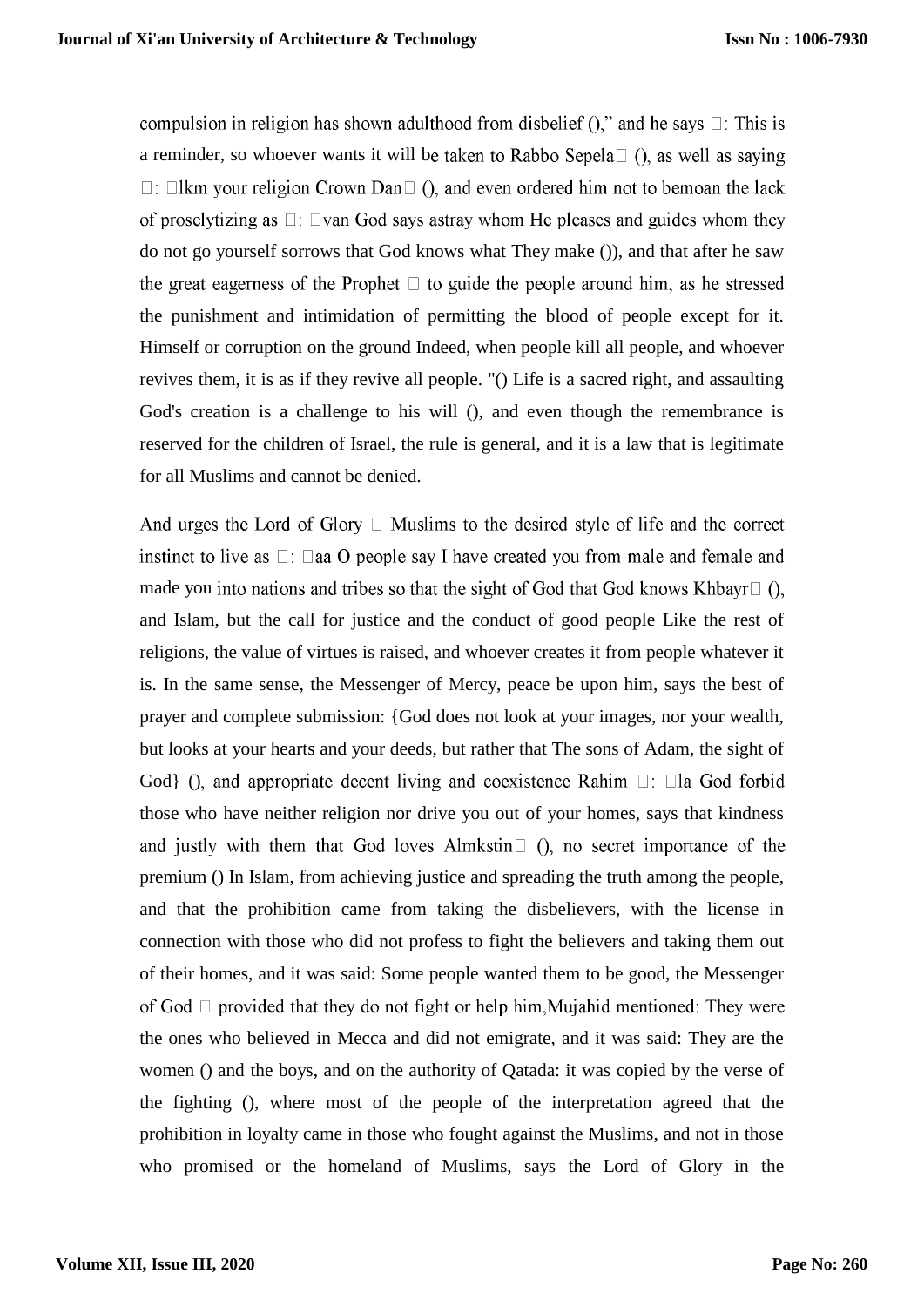establishment of the Platform of justice among the people in general, saying  $\Box$ : □ oaha who believe! be steadfast witnesses for God martyrs for justice, not hatred of any people seduce not Tadloa Adloa is closer to piety, and fear Allah, Allah is Aware of what Tamlon $\Box$  (), for the prohibition does not Almwalat Including worldly dealings that require life, as it was authorized in the molarity of those who are unable to confront it, or whoever benefits his followers for a great interest or avoids his evil (), he says  $\Box$ : "unless you fear them from them, they are encouraged" (), so the Lord of Glory urges us to have good relations with relatives While there is no shirk in it when he says  $\Box$ :  $\Box$  And if they strive to share with you what you have no knowledge of, do not obey them ().

This is only the tip of the iceberg of what may be said in the many verses that urge the virtues of morals and the merits of the characteristics that a Muslim must create, not to mention the vilification of barbarism, violence, injustice, lying and immorality, and all that is harmful to a Muslim who God wanted to set an example for other people, and what The most beautiful of his words  $\Box$ : You were the best of a nation that was brought out to people, you command the known and do away with the disbelief and believe in the meaning of all

### Second: The cleansed year:

The purged Sunnah abounded with much of what was reported from our master Muhammad  $\Box$ , which certainly shows the importance of the topic of peaceful coexistence in building societies that Islam singled out for care and adorned with stability, the Prophet has mercy أسبس humanity has basic principles of living, including the origin in creation says  $\Box$ : {No preference For an Arab on the authority of Ajami, not Ajami on an Arab, not a red on a black, or a black on a red except for piety} (), which is a principle that corrects the thinking of those who have forgotten or forgotten this fact, he says  $\Box$ : {Not from the oppression of treaties, or their detracting, or cost him over his energy, Or take something from him without good soul, for I am his pilgrims on the Day of Resurrection} (), and it requires Muslims to respect Muslims Other people and respecting all their receivables, he says  $\Box$ : "A Muslim is one who gives peace to people from his tongue and hand, and a believer from his security people over their blood and their money" (), and in the same context he says {: "He who kills institutes does not rest the scent of Heaven, and that its wind is from the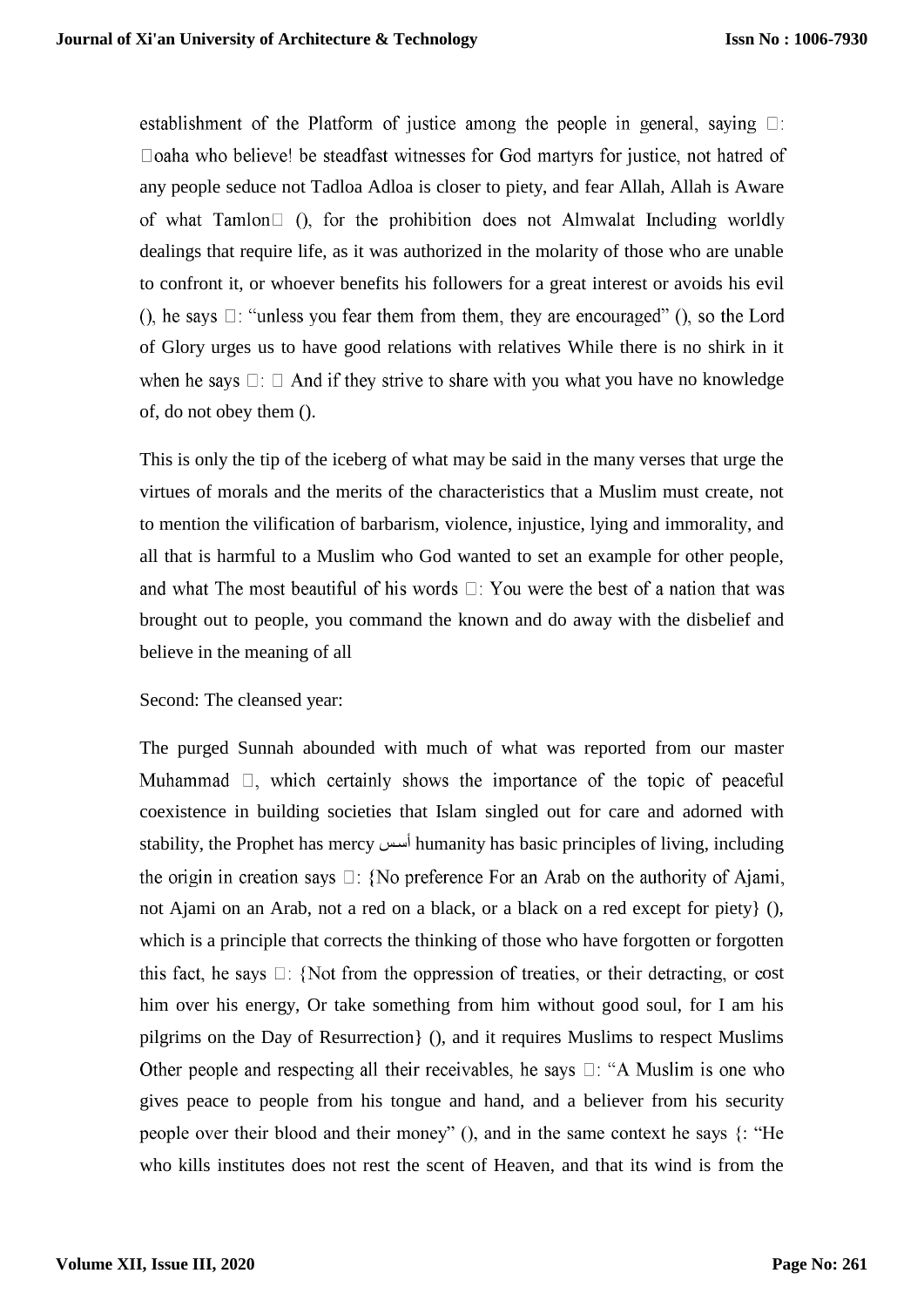march of forty Years  $\}$  (), as well as through his action  $\Box$ , where he dealt  $\Box$  with the surrounding societies without cost, as he was arriving with those around him but rather visiting their patient as a visit to his Jewish neighbor (), and following with them  $\Box$ , he died and his shield mortgaged to a Jew (), He talks with the delegations and pilgrims coming to Mecca and sends the messengers to the cities, invites them to Islam, and shows the Muslims how the guidance and reform of the people is the highest goal in Islam. Um, he says  $\Box$ : {Execute on your messenger until you go down in their courtyard and then invite them to Islam and tell them what they should do, and God is for God to guide a man in you better for you than to have the reds of blessings  $\}$  (), and they call  $\Box$  for people to be guided as in the Taif incident where God mocked To his Prophet the king of the mountains to destroy them, he said  $\Box$ : {before I hope that God will bring out from their friends those who worship God alone will not share anything with him} ().

Third: The Purposes of Islamic Law:

Sharia scholars have formulated intentions as lofty matters for which goals are concluded (). All that is in the Shariah does not deviate from these ends, "We mean by interest the preservation of the intent of the law and the intent of the law from creation five: which is to preserve their religion, soul, mind, offspring and money" (), All of them are important goals, as they were established according to the available evidence as the creator warned him  $\Box$ , Sheikh Al-Ghazali, may God have mercy on him, says regarding the soul: "The destiny of man in the eyes of Islam is high, and the desired position for him makes him a master in the earth and in the sky that he carries between his sides a blow From the Spirit of God and as a priest from his most holy light "(), if we say that he is These goals may be added to it another important goal for the preservation of the country or the homelands, which must be added to those ends, provided that the importance of preserving the homelands is inherent to the different goals, so keeping the debt or the soul is inherent in him keeping the homelands as well as keeping the offspring and the money so that the person does not secure himself or his religion if he dwells In a country whose religion is the center of hostility or which it hates its adherence to its religion, so also these necessities in which some said that it is not only in the law of Islam, but is what all the heavenly laws adhered to, whereby Shatby says God's mercy: "The nation agreed, but rather all the boredom that the law was established to preserve On the five essentials "().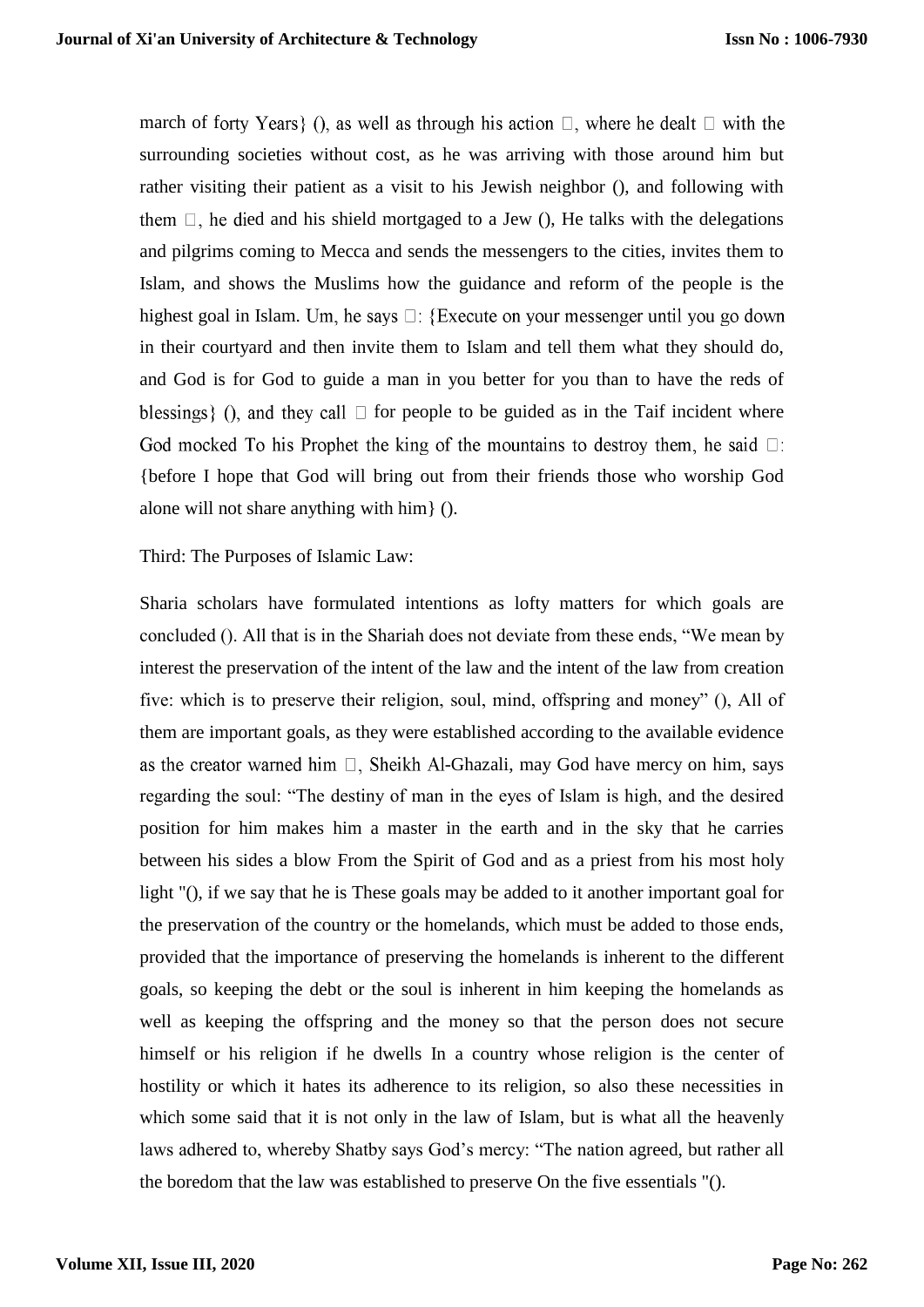The concept of citizenship, or what is called arranging the house from within, is preserved in the homeland. The Messenger of God prepared the kit after the stability of the situation in the city. Then he should go outside the city, in a clear indication of the importance of establishing a secure society and maintaining security and safety.

Conclusion:

Praise be to God, Lord of the worlds, and prayers and peace be upon the best of missionaries, and upon all his family and companions, after God has granted us these lines we can sum up the most important results that we reached in the research, as follows:

1- Peaceful coexistence is one of the principles of Islam, and the Prophet of Mercy  $\Box$ was keen to establish this principle through the community of Medina and the conquest of Mecca and beyond.

2- Islam's keenness on coexistence between the people of the one country, and the texts on this are many, whether from the Noble Qur'an or from the purified Sunnah

3 - International conventions took many religions, including Islam, even if they did not state that, just as Islam and other divine religions have one source and they are the best for people.

List of sources and references

The Holy Quran

1. Evidence of judgments are the sources from which judgments are derived. See: Judgment in the fundamentals of rulings, Abu al-Hassan Sayyid al-Din Ali bin Abi Ali bin Muhammad bin Salim al-Tha`labi al-Amidi (died: 631 AH), investigation: d. Mr. Al-Jumaili, Arab Book House - Beirut, 1st edition, 1404 AH.

2. Derivation, Abu Bakr Muhammad ibn al-Hasan ibn Dureid al-Azdi (died: 321 AH), investigation: Abd al-Salam Muhammad Harun, 3rd edition, Al-Khanji Library - Cairo - Egypt.

3. Opposites, Abu Bakr, Muhammad ibn al-Qasim ibn Muhammad ibn Bashar ibn al-Hasan ibn Bayan ibn Qasaba ibn Furwa ibn Qutan ibn Da`ma al-Anbari (died: 328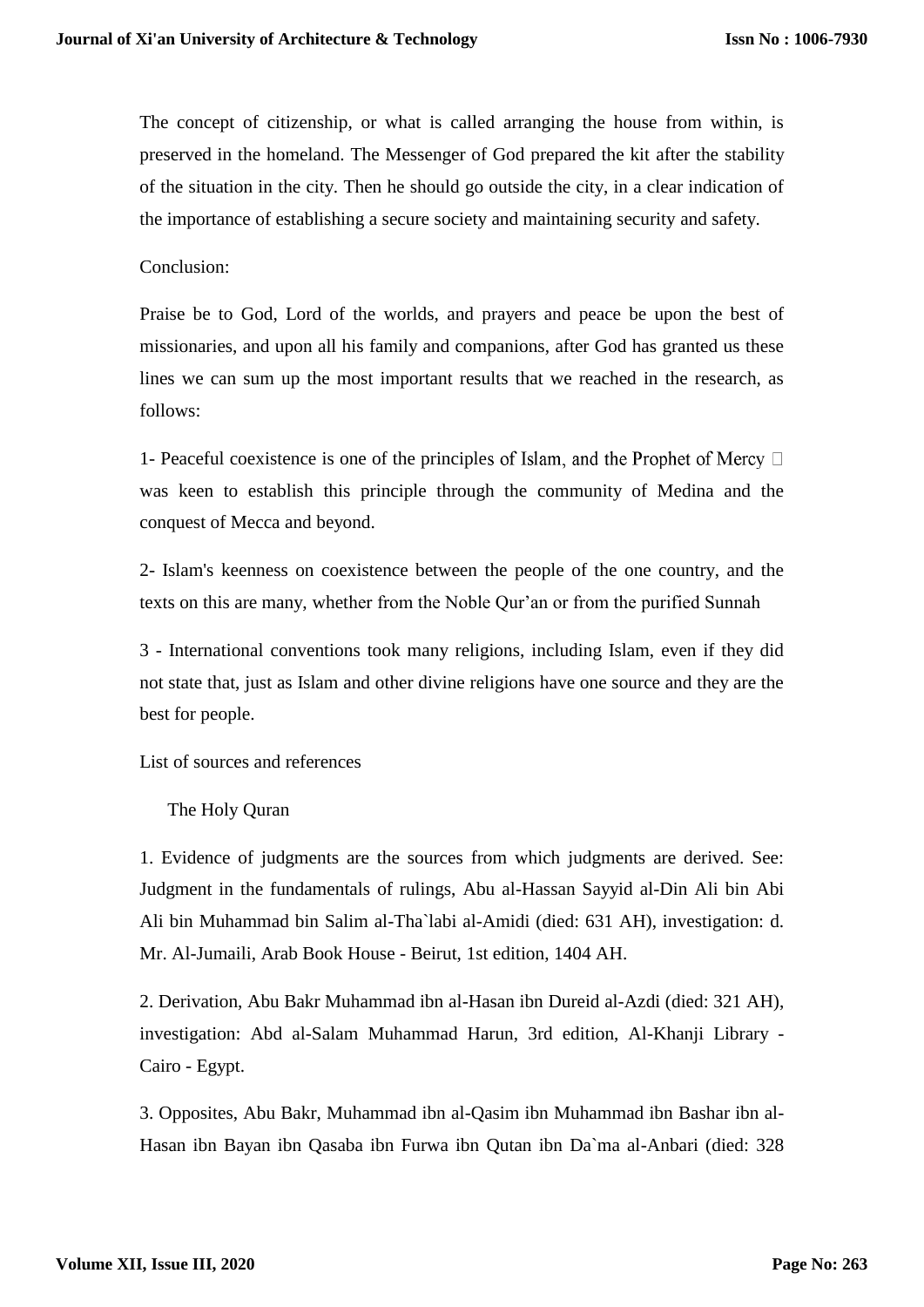AH), investigation: Muhammad Abu al-Fadl Ibrahim, the modern library, Beirut - Lebanon, 1407 AH - 1987 CE. .

4. The surrounding sea in the interpretation, Abu Hayyan Muhammad bin Yusuf bin Ali bin Yusuf bin Hayyan Atheer al-Din al-Andalusi (died: 745 AH), investigation: Sidqi Muhammad Jameel, Dar al-Fikr - Beirut, 1420 AH.

5. The Beginning and the End, Ibn Katheer Abu Al-Fedaa Al-Dimashqi, Dar Al-Rayyan Heritage, Egypt, 1st edition, 1998 AD.

6. Reflections on the biography of the Messenger  $(\square)$ , d. Muhammad Al-Sayed Al-Wakeel, 1st edition, Dar Al-Muqtama, 1987.

7. The political and military history of the civil state during the reign of the Prophet ( $\square$ ), d. Ali Muayti, 1st edition, The Banking Corporation, Beirut, 1998

8. Editing and Enlightenment, and the title: Editing the Good Meaning and Enlightening the New Mind from the Interpretation of the Glorious Book, Muhammad al-Tahir bin Muhammad bin Muhammad al-Tahir bin Ashur al-Tunisi (died: 1393 AH), Tunisian Publishing House - Tunis, 1984 AH.

9. Intolerance between Christianity and Islam, Muhammad Al-Ghazali, Renaissance House of Egypt.

10. Interpretation of the Great Qur'an, Abu al-Fida ', Ismail bin Omar bin Kathir al-Qurashi al-Basri, then Damascene (died: 774 AH), investigation: Sami bin Muhammad Salama, Thebes Publishing and Distribution House, 2nd edition, 1420AH-1999AD.

11. The intermediate interpretation of Al-Zuhaili, d. Wahba bin Mustafa Al-Zuhaili, Dar Al-Fikr - Damascus, 1st edition, 1422 AH.

12. The Intermediate Interpretation of the Noble Qur'an, Muhammad Sayyid Tantawi, Nahdet Misr for Printing, Publishing and Distribution, Al-Faggala, Cairo, 1st edition, 1997

13. The Right Compendium, Muhammad bin Ismail Abu Abdullah Al-Bukhari Al-Jaafi, investigation: Dr. Mustafa Deeb Al-Bagha, Dar Ibn Katheer, Al-Yamamah - Beirut, 3rd floor, 1407 AH-1987 CE.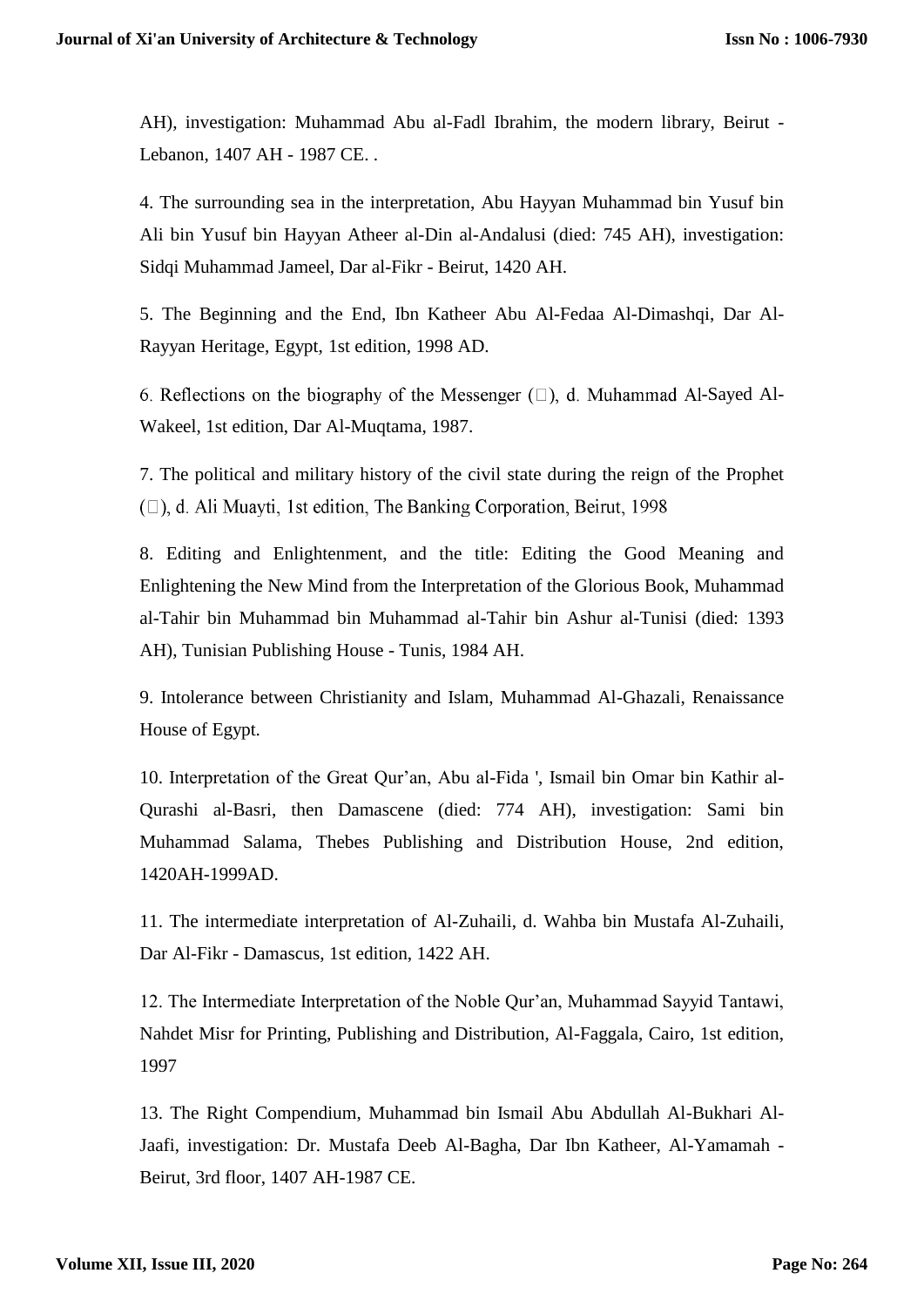14. The Mosque of the Rulings of the Qur'an, Abu Abdullah Muhammad bin Ahmed bin Abi Bakr bin Farah al-Ansari al-Khazraji, Shams al-Din al-Qurtubi (died: 671 AH), investigation: Hisham Samir al-Bukhari, Dar al-Kitab al-Dar, Riyadh, Saudi Arabia, 1423 AH-2003 CE.

15. Human rights between the teachings of Islam and the Declaration of the Rights of the United Nations, Sheikh Muhammad Al-Ghazali, Cairo, 2nd edition, Dar Al-Fikr, 1984.

16. Studies in the Biography of the Prophet, d. Imad Al-Din Khalil, Dar Al-Nafees, Beirut, 1st floor, 1989 AD.

17. The Sealed Nectar, Safi Rahman Al-Mubarak Al-Mubaraki (died: 1427 AH), Dar Al-Hilal - Beirut, 1st floor.

18. Al-Maad increased in the guidance of Khair Al-Abbad, Abu Abdullah bin Al-Qayyim, accomplished by Shuaib Al-Arnaout and Abdul-Qadir, 1st edition, Al-Resala Foundation, 1399 AD.

19. Sunan Abi Dawood, Abu Dawood Suleiman bin Al-Ashath bin Ishaq bin Bashir bin Shaddad bin Amr Al-Azadi Al-Sijestani (died: 275 AH), investigation: Muhammed Mohiuddin Abdul-Hamid Al-Nasher, the modern library, Sidon - Beirut.

20. Sunan al-Tirmidhi, Muhammad bin Isa bin Surah bin Musa bin al-Dahhak, al-Tirmidhi, Abu Issa (died: 279 AH), investigation: Ahmed Muhammad Shaker, Muhammad Fuad Abd al-Baqi, and Ibrahim Atwa Awad, teacher in Al-Azhar Al Sharif, library and press company Mustafa Al-Babi Al-Halabi - Egypt, 2nd edition, 1395 AH - 1975 AD.

21. The Prophet's Biography, Abu Muhammad Abdul-Malik bin Hisham Al-Ma'afiri, known as the biography of Ibn Hisham, by Jamal Thabet, Muhammad Mahmoud and Sayed Ibrahim, investigation, Dar Al-Hadith, Cairo, 2004 AD.

22. The Prophet's Biography, Presenting facts and analyzing events, d. Ali Muhammad Al-Salabi, Dar Ibn Katheer, Cairo, 2003 AD.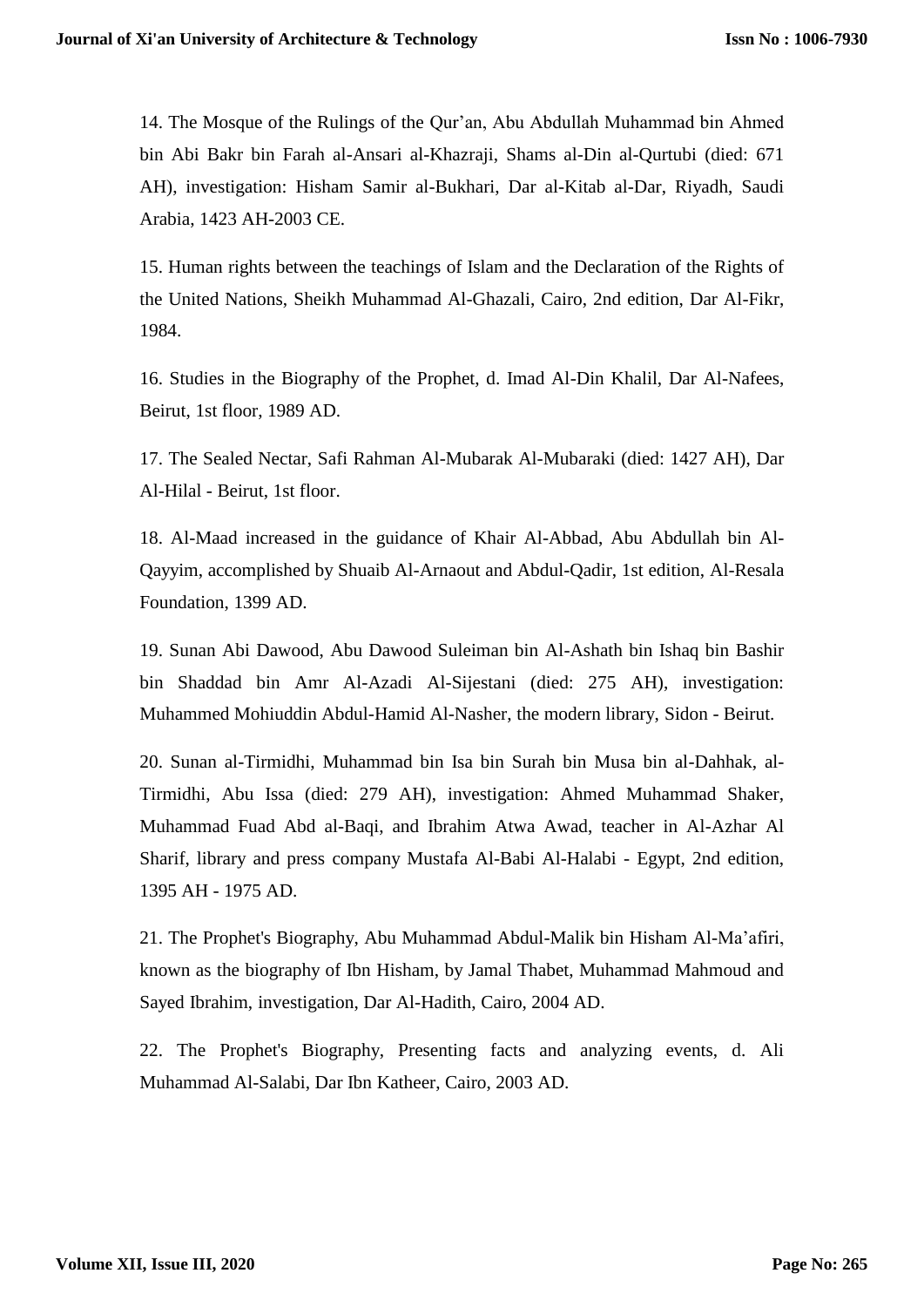23. The Prophet's Biography in the light of the original sources, d. Mahdi Rizk Allah Ahmed, King Faisal Center for Research and Islamic Studies, Riyadh, 1st edition, 1992 AD.

24. Sahih Muslim: The true short Musnad is the transfer of justice from justice to the Messenger of God, may God bless him and grant him peace, Muslim bin Al-Hajjaj Abu Al-Hassan Al-Qushairi Al-Nisaboori (died: 261 AH), investigation: Muhammad Fouad Abdel-Baqi, Arab Heritage Revival House - Beirut.

25. The Great Classes, Ibn Saad Muhammad bin Saad Al-Zuhri, Dar Sader, Beirut, 1957 AD.

26. Ten days in the life of the Messenger  $(\square)$ , Khaled Mohamed Khaled, 3rd floor, Dar al-Alam for millions, Beirut, 1977 AD.

27. Scouting the facts of the mysteries of the download, Abu al-Qasim Mahmoud bin Amr bin Ahmed, Zamakhshari Jarallah (died: 538 AH), Arab Book House - Beirut, 3rd edition, 1407 AH.

28. The principles of peaceful coexistence in Islam as an approach and biography, d. Abdel-Azim Ibrahim Al-Matfi, Dar Al-Fath Media, Cairo, 1996.

29. The principles of peaceful coexistence in Islam as an approach and biography, d. Abdel-Azim Ibrahim Al-Mutani, Dar Al-Fath for Arab Media, Cairo 1996.

30. A collection of political documents in the Prophet's era and the mature caliphate, Muhammad Hamidullah Al-Haider Abadi, Committee of Authorship and Translation, Cairo, 1941.

31. Al-Mostasfi, Abu Hamid Muhammad bin Mohammed Al-Ghazali Al-Tousi (died: 505 AH), investigation: Muhammad Abdul Salam Abdul Shafi, House of Scientific Books, 1st edition, 1413 AH-1993 AD.

32. Musnad Ahmad ibn Hanbal, Abu Abdullah Ahmad ibn Muhammad ibn Hanbal ibn Hilal ibn Asad al-Shaibani, (died: 241 AH), investigation: Mr. Abu al-Ma'ati al-Nuri, World of Books - Beirut, i 1, 1419 AH-1998 CE.

33. An Introduction to the Purposes of Sharia, Ahmed Al-Resouni, Dar Al-Hikma for Publishing and Distribution, Egypt, 2009.